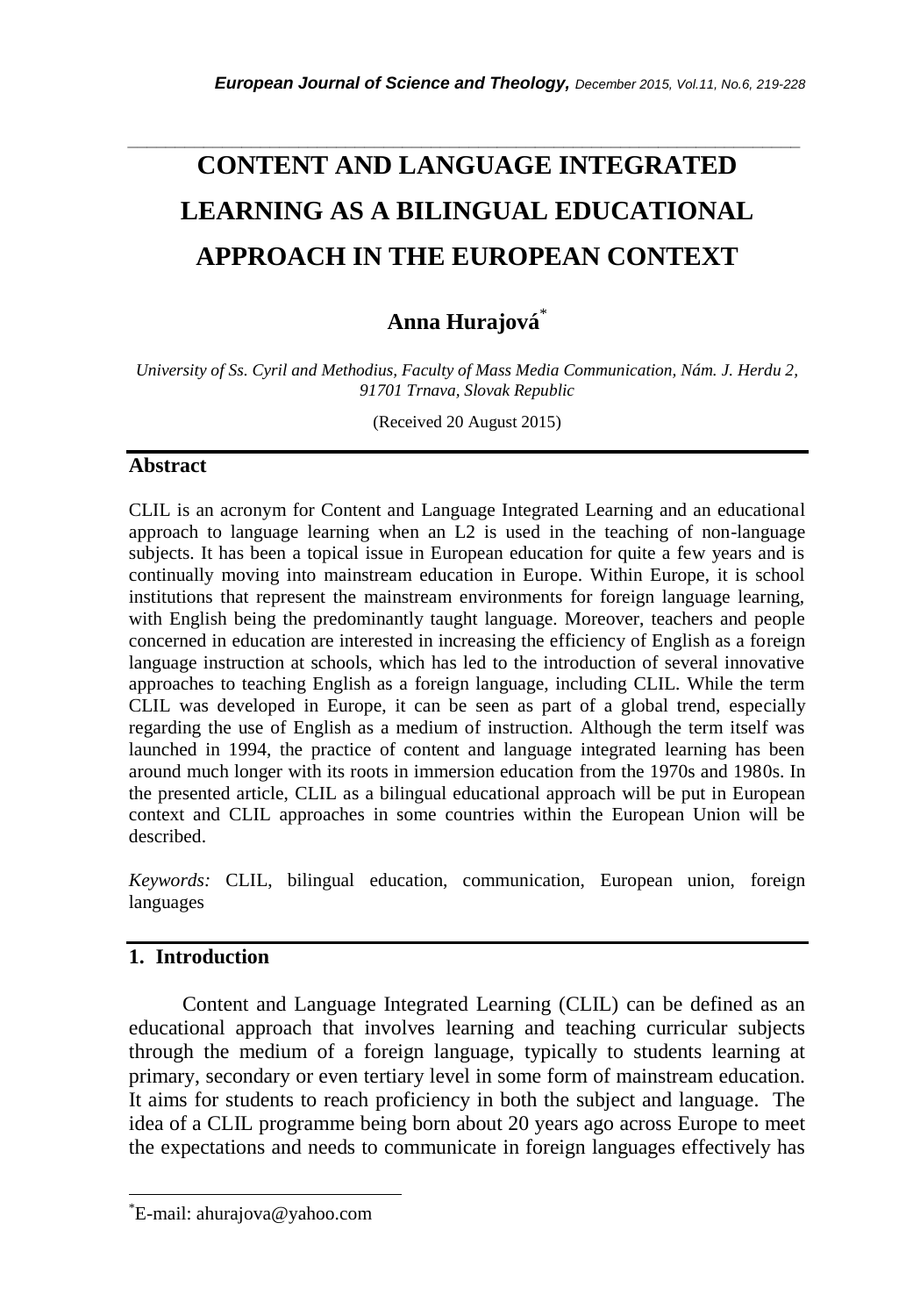over the years attracted attention from educational bodies at all levels of education. This multiple-skills approach offers students an opportunity to acquire a second language by learning non-linguistic subjects through a foreign language. In other words, it gives the opportunity to non-native English speakers to acquire English through a natural approach [1].

According to *The European Symposium on the Changing European Classroom – the Potential of Plurilingual Education*, held in March 2005 in cooperation with the Luxemburg Presidency, about 450 million people coming out of various nations, communities, social and cultural backgrounds and from different language groups live and work in the European Union today. To meet the expectations of the globalized world, in which people need to communicate effectively, the governments of the member states emphasised the knowledge of foreign languages as one of the basic skills and the pupils should master at least two foreign languages at the end of the compulsory schooling as one of the prerequisites for successful participation in the Member States of the EU. The European Commission promotes the development of multilingualism through programmes for secondary education and Erasmus programme for higher education.

Moreover, in the Recommendation 2006/962/EC of the European Parliament and of the Council of December 18, 2006 on key competences for Lifelong Learning [http://europa.eu/legislation summaries/education training youth/lifelong\_learning/c11090\_en.htm], eight key competences are introduced and described. Among those key competences are for example the following ones:

- "communication in the mother tongue, which is the ability to express and  $\bullet$ interpret concepts, thoughts, feelings, facts and opinions in both oral and written form (listening, speaking, reading and writing) and to interact linguistically in an appropriate and creative way in a full range of societal and cultural contexts;"
- "communication in foreign languages, which involves, in addition to the main skill dimensions of communication in the mother tongue, mediation and intercultural understanding. The level of proficiency depends on several factors and the capacity for listening, speaking, reading and writing;"
- "learning to learn is related to learning, the ability to pursue and organize one"s own learning, either individually or in groups, in accordance with one"s own needs, and awareness of methods and opportunities."
- In addition, the Luxemburg symposium (2005) recalled "the need to ensure that pupils and students receive CLIL provision at different levels of school education" [Report on the implementation of the Action Plan "Promoting language learning and linguistic diversity', 2007, http://ec.europa.eu/ transparency/regdoc/rep/1/2007/EN/1-2007-554-EN-F2-1.Pdf]. It also emphasized the need for special training in CLIL for teachers.

In a survey conducted by the European Commission in 2006, 56% of respondents reported being able to speak in a language other than their mother tongue [2]. In the Framework Strategy on Multilingualism (2005), the EU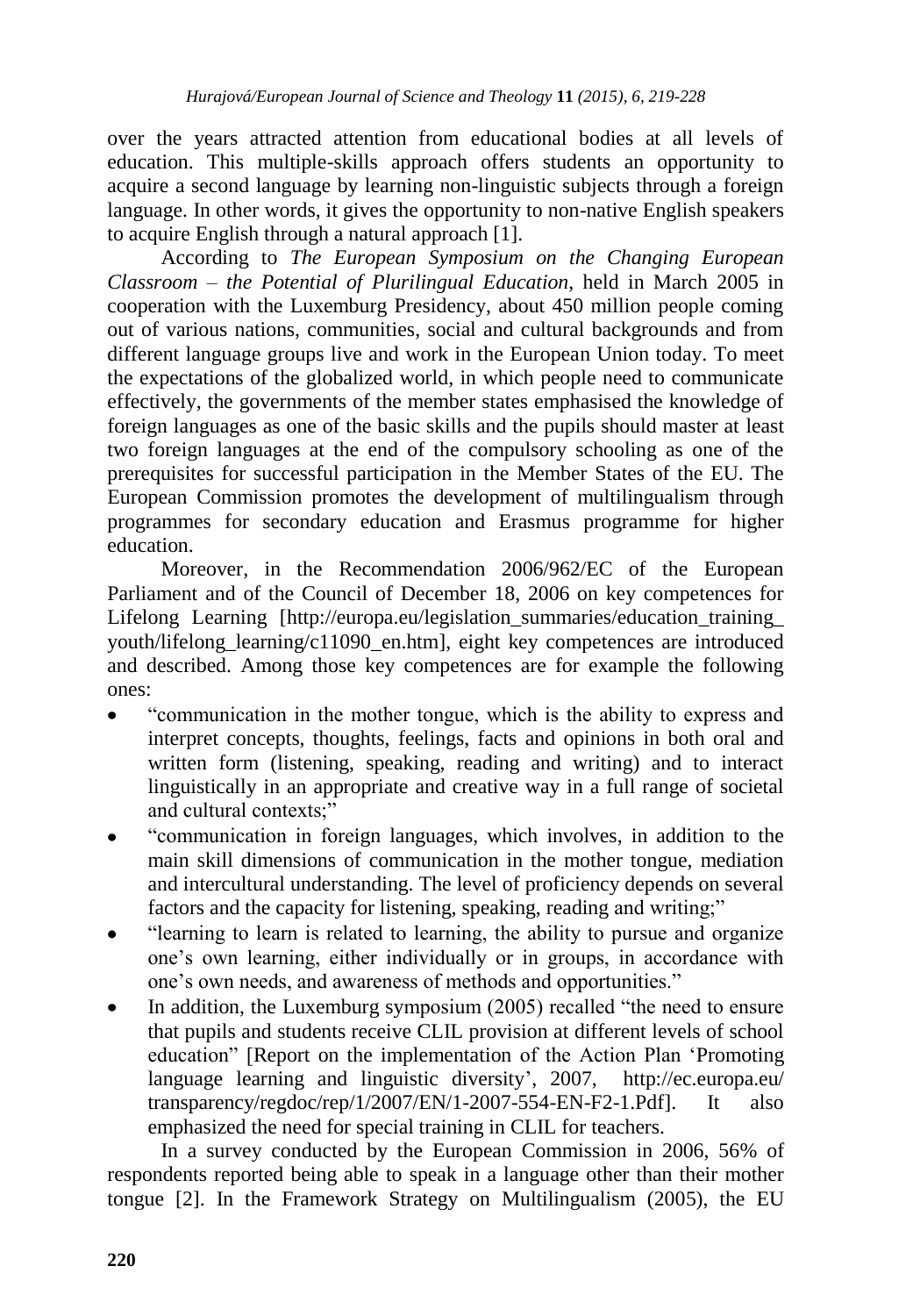Commission adopted the long-term objective of increasing individual multilingualism until every citizen has had practical skills in at least two languages in addition to his or her mother tongue [3]. The document also discusses the initiative to encourage multilingualism to foster growth and jobs in the information society as skills in several languages increase opportunities on the labour market and make a workforce more mobile [3].

In Europe, there is currently not a consistent educational system; national educational systems reflect traditions and cultures of different European countries. Curriculum modernization and innovation pressures are clear and are related to concept of implementation of key competences and learning outcomes. Raising learners" intercultural competence in foreign language teaching is dealt with in [4, 5].

#### **2. The origins of Content and Language Integrated Learning**

The origins of content and language integrated learning date back to the 1970s and relate to the emergence of communicative methods. Following the growth of content teaching in foreign languages, a number of new approaches emerged, like LAC – Language Across Curriculum, TBLL – Task-based Language Learning, CBI – Content-based Instructions, CBT – Content-based Teaching. As previously mentioned CLIL as a method of language teaching first appeared in Europe and is very European-oriented. It strives to provide the society with sufficient language knowledge; at the same time enabling mutual communication and contributing to the preservation of European language diversity. New role models for Slovak youth in the context of communication are described in [6].

Besides Finland, CLIL methodology became established in Poland, Austria and Spain. It is implemented under various names, such as EMIL in France, AICLE in Spain or TTO in the Netherlands. The results of different CLIL projects demonstrate that being exposed to foreign languages in school environment is motivating and stimulating for students and has the potential of developing their abilities, not only the language ones. Various research projects (e.g. Eleanitz in the Basque Country) show evidence that learners taught by CLIL achieve better results when compared to learners in traditional teaching [7].

#### **3. European countries and CLIL**

Over the last years, many European countries have shown a growing interest in CLIL. What makes Europe"s traditionally monolingual national education systems change, is the pressure of "the internationalisation of communication, the increasing diversification of populations as a result of mobility and immigration, and the need to strive for the integration of the Union by enhancing the multilingualism of its citizens" [8]. These three factors have initiated a series of educational practices within Europe which are denoted under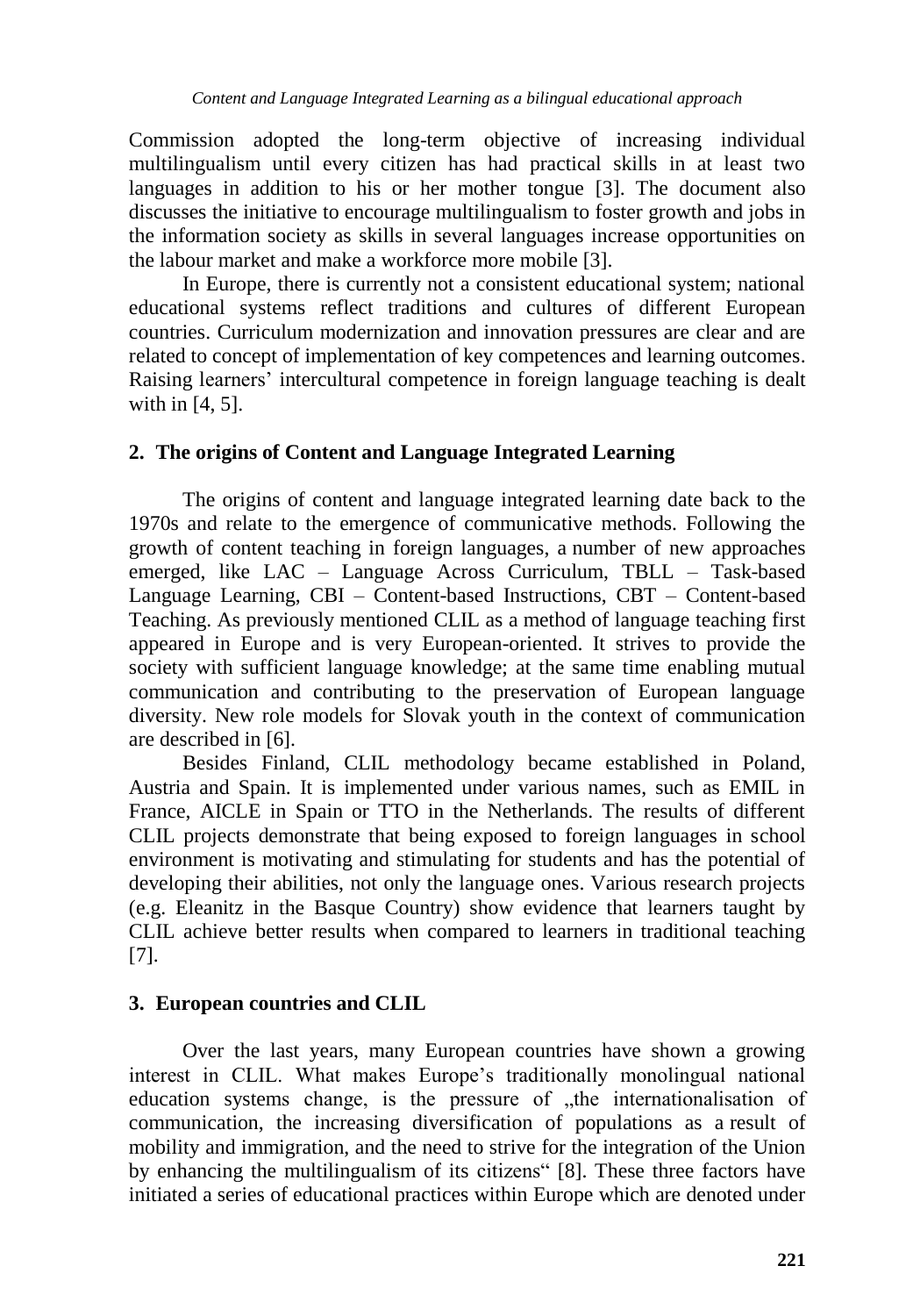the umbrella term CLIL. Official European documents define CLIL as an effective and innovative teaching and learning approach.

#### *3.1. Finland*

The founder of CLIL methodology and the term itself is David Marsh of the University of Jyväskylä, in Finland. In Finland, CLIL is provided in English, Finnish, French, German, Russian, Sami and Swedish. As Marsh et al. state, Finland and the Netherlands are the countries offering the highest number of programmes taught in English as a second or foreign language in Europe [9]. The scale of CLIL programmes in Finland varies from very small-scale implementations to large-scale implementations. Some schools offer either one term or a whole academic year in CLIL, others teach CLIL even during a longer period stretching over a number of years. There have also been some experiments with using a foreign language in the teaching of all subjects during one week. In 1996, CLIL methodology was actively implemented in 251 Finnish schools (179 elementary and 72 secondary schools) [10], whereas in 2005 the number decreased to 106, which indicates a drop in the number of schools offering CLIL since 1996 [9]. This decrease can be partly explained by the fact that the "fashion period" of CLIL implementation passed over.

The most common subjects taught in English, which is the most common language adopted, in elementary schools are Environmental Science, Music, Mathematics and Geography, and History, Biology, Geography and Physics in secondary schools. According to the national core curriculum, in all of the languages of instruction, every student should reach the language level enabling them to achieve the objectives of content learning, with the basic objectives being defined at least for comprehension and production skills and for cultural learning goals [9]. Education in Finland is highly autonomous, thus permitting schools to choose a foreign language, intensity of CLIL activities and content subjects.

# *3.2. Germany*

Although officially Germany is a monolingual country, there is a number of minority groups who try to educate their children bilingually, which makes Germany a multilingual and multicultural country. As Wolff [11] points out integrated language and content education has had a long history in the German school system, with first mostly private schools in the first half of the 20th century offering another language to teach content subjects. In the 1960s and 70s, it was French that was the only CLIL language used in the grammar schools which implemented bilingual branches. Nowadays, CLIL schools can be found throughout the whole country and many of them have bilingual branches with English being the language of instruction. Traditional CLIL is implemented in Germany mainly in grammar schools, although vocational schools have also started using this type of education. Prevailing languages are English and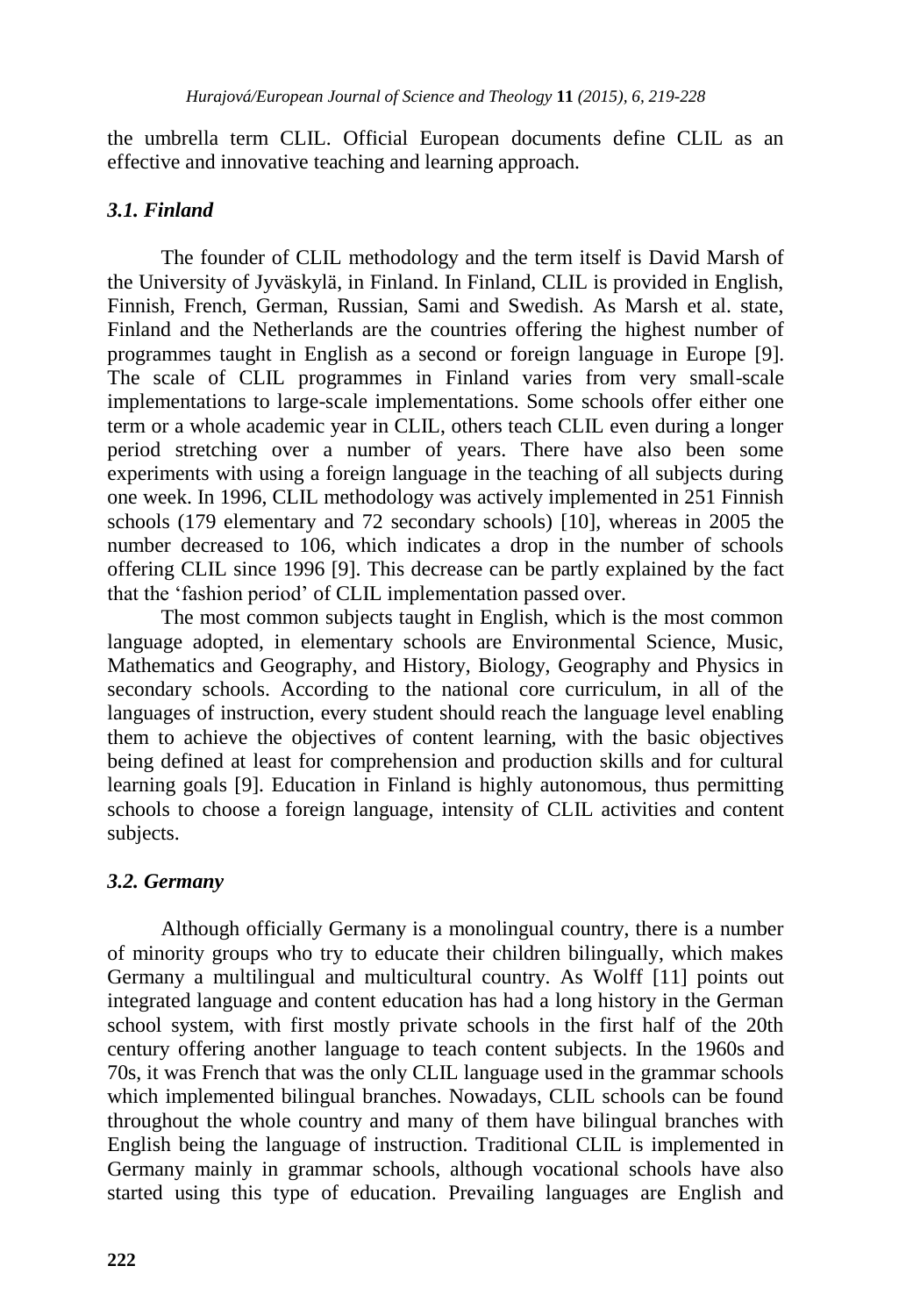French, but also Italian, Spanish, Dutch and Russian are used (the latter two in very few schools). Subjects taught through CLIL are mostly Geography, History, Art, Music or Physical Education. According to reliable statistical data, in Nordrhein-Westfalen, in the school year 2004/2005 there were 188 schools offering CLIL. The vast majority of schools offered English (151), then French (23 schools), Italian (5 schools), Greek (3 schools), Dutch (5 schools) and Spanish (1 school). With all languages of instruction, far behind grammar schools come comprehensive schools and so-called Realschulen [11].

CLIL in Germany is regarded not as a language-oriented but rather as a content-oriented approach [11]. This is reflected in assessment when content is ranked higher than the language. Teachers in Germany who study two subjects at university and get a teaching degree are automatically qualified to teach also in bilingual schools. However, they are required to obtain additional qualification in different courses at universities or national teaching centres to be fully qualified to teach through CLIL. Methodological approaches within CLIL in schools are quite traditional, although modern procedures like group work or project work are also used. Materials are prepared mostly by teachers themselves, very often using foreign materials and adapting them to their own needs. Research in CLIL has become important in recent years in Germany, with major topics being language-learning outcomes, content-learning outcomes, or reading academic texts in a foreign language [11].

# *3.3. Hungary*

Content-based language teaching in Hungary is carried out in two forms – teaching in order to gain competence in the language (enrichment form) and teaching ethnic minority students in their own language [12]. CLIL has been realized in Hungary since 1985 when it was officially allowed to carry out education in other language than Hungarian. According to Hungarian laws, schools implementing CLIL are required to design a specific language syllabus, they must teach culture of the target language countries and three subjects must be taught in the target language. Such schools get extra financial support from educational budget and studying in them is free.

In Hungary, CLIL is realized over a long period of time, at least 4 years [12]. CLIL programmes are implemented in secondary as well as primary schools and are both linguistically and content-oriented. The number of CLIL programmes in both types of schools has been constantly increasing, with 121 secondary-school CLIL programmes and 56 primary-school CLIL programmes being available in the school year 2002/2003 [12]. As for the subjects taught in CLIL, at primary level these are mainly cognitively less demanding subjects like Art or Singing and Science, History and Information Technology are the subject taught at upper primary level. National history is taught in the mother language. At the secondary level, the range of subjects taught through CLIL is broad, allowing for any subject except for Hungarian language and literature to be taught in a foreign language. The distribution of languages within CLIL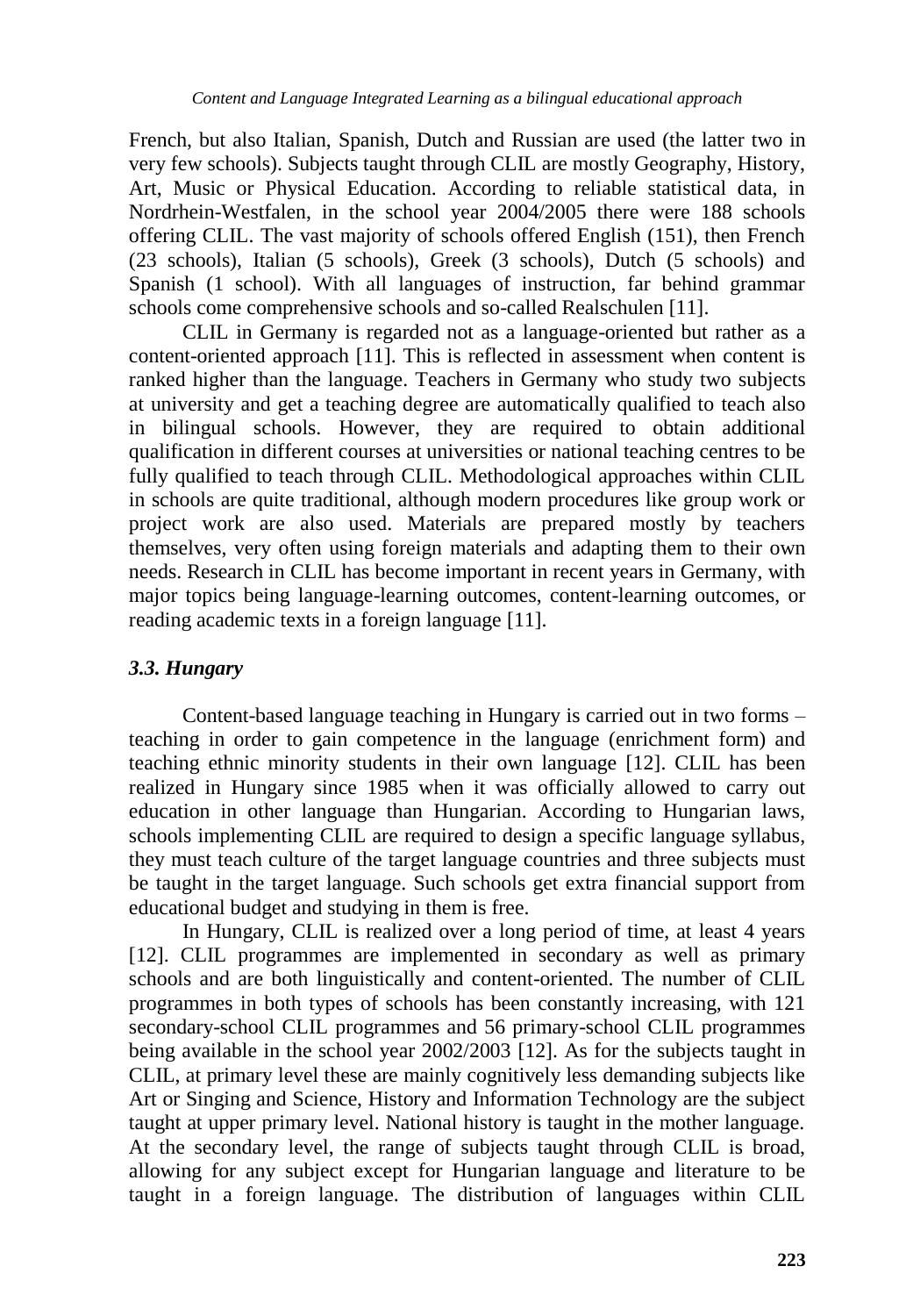programmes is very similar to those in the surrounding countries, with English ranked in the first place and followed by German, French, Italian, Spanish and Russian. The effects of electronic media on cognitive processes, also in the process of learning, are described in [13]. The area of critical thinking development is also mentioned in [14, 15].

Dually qualified secondary-school teachers in Hungary are enabled to teach in CLIL programmes. Primary-school teachers can, besides general training, specialize in primary foreign language teaching as well, since 1991 both in German and English. Moreover, CLIL teachers are required to have an above-average command of the target language. In-service teacher training for CLIL started in 2004 at ELTE University in Budapest [12].

Generally, the methodology used in CLIL classes reflects the methodology of foreign language teaching, including the use of visual aids or monolingual explanations, and the materials that are used are designed and developed by schools and teachers themselves and sometimes disseminated over the country. CLIL research in Hungary aims at examining the topics like the role of bilingual schools in the educational system or the issue of code-switching [12].

# *3.4. Austria*

In the view of [16] foreign language teaching in primary schools has had a long tradition in Austria, starting in the 1960s when Austrian primary school children were exposed to a foreign language at the upper primary level for one hour per week. Since the 1990s, one or two foreign languages (English and French) at lower secondary level and at least two foreign languages at upper secondary level are compulsory. Apart from German, which is the language of instruction in Austria, other languages, e.g. languages of minorities (Croatian, Czech, Slovak, Hungarian or Slovene), can be used as languages of instruction.

Today, CLIL in Austria is realized at both primary and secondary levels [16]. At lower primary level, a foreign language is taught in cross-curricular way, which means that it is integrated into the compulsory subjects like Maths, Art, Early Science or Physical Education. This integrated foreign language learning when children are introduced to the foreign language for one hour per week lays the foundations for future foreign language learning. At secondary level, CLIL first appeared in 1991 when a national project group was set up in Graz by Austrian Ministry of Education to consolidate various bilingual initiatives in Austrian secondary schools. The work of the national project group resulted in writing a series of theoretical and practical publications, in-service trainings and conferences on this topic. Many teaching materials were provided for teachers interested in CLIL, disseminated not only in Austria but also in other European countries [16].

In Austria, CLIL is known under the term "Englisch als Arbeitssprache" meaning "the use of English (or any other FL) in teaching situations ranging from short projects to bilingual education throughout the whole school year"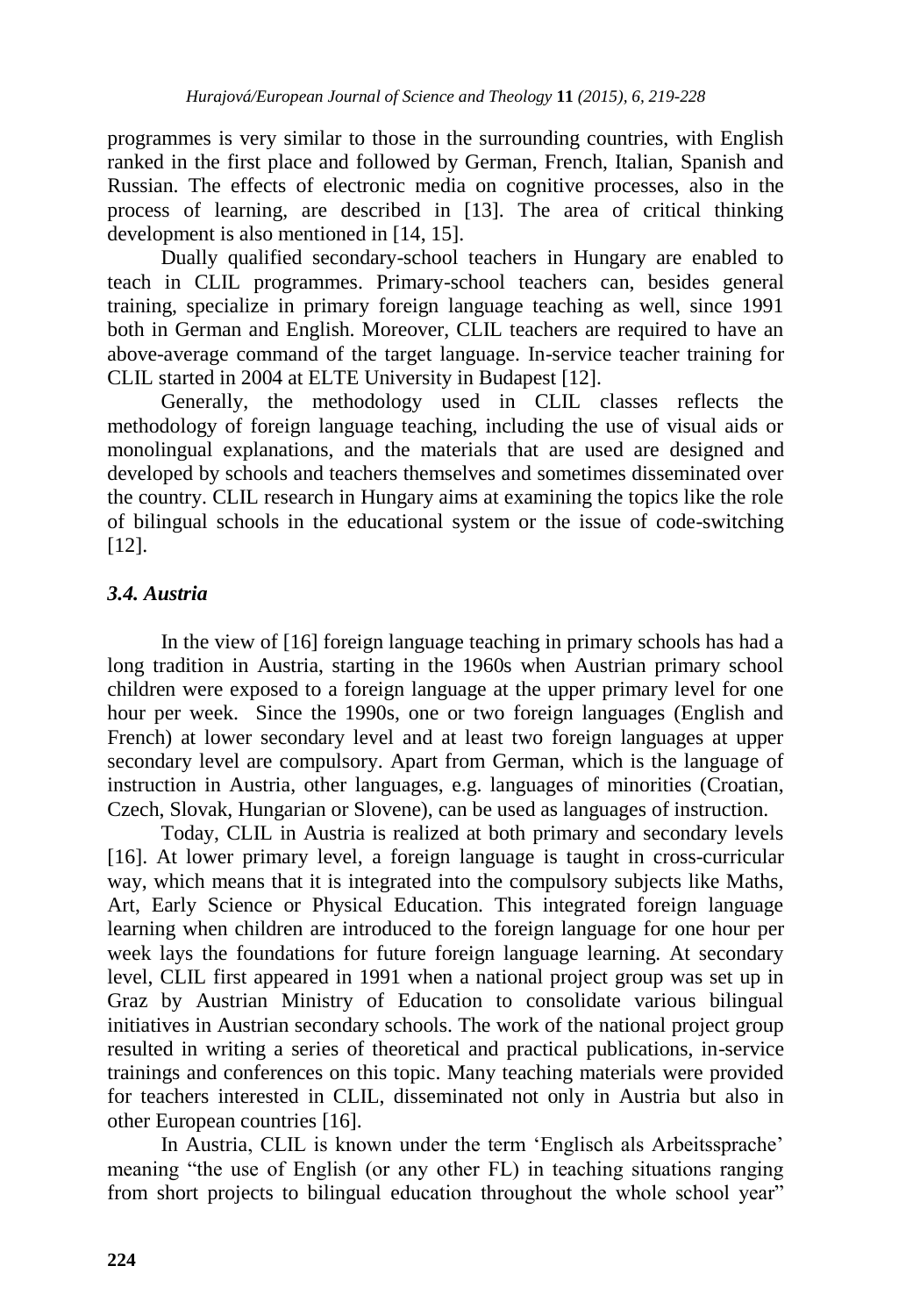[16] and it is an establish part of mainstream education in Austria. The current CLIL situation in Austrian secondary schools ranges from so-called mini projects, or a few lessons in CLIL to fully bilingual schooling. In the vast majority of cases English is the target language of CLIL provision. CLIL is used in all types of schools, including vocational schools. It is practised through projects, for a limited time of a school year or throughout the whole school year in one or more subjects. The number of secondary schools offering CLIL is relatively high – 15%. All subjects except German language can be used for CLIL [17].

Besides Austrian teachers, native speakers are employed in schools with CLIL provision or in bilingual schools. Qualified Austrian teachers teaching in primary or secondary schools are not required to have any additional formal qualifications for CLIL but many teacher training colleges offer CLIL training within their methodology courses. Primary school teachers can attend in-service training to enhance their language skills or continuing education seminars on CLIL. There is sufficient provision of materials – teachers either develop their own materials or adapt existing ones in the target language to their teaching needs. Future developments, suggestions and recommendations on this topic include for example the extension of CLIL to other languages other than English or implementing CLIL into a higher educational level [16].

# *3.5. Poland*

The language situation in Poland has slightly changed after 1989, when except Polish, which is still the only official language, some minority languages such as Kashubian can be taught at schools and used in offices [18]. The level of foreign language teaching, including Russian and English, used to be quite low due to the low number of qualified teachers and a lack of teaching materials.

In 1970s, a number of high schools in Poland introduced bilingual education. When compared with ordinary schools, these schools provided an increase in the number of language lessons or teaching of some subjects in English for the whole or part of a lesson [18]. These schools provided teaching content through the medium of English when English was a medium of communication rather than the object of study.

CLIL in Poland is denoted as LAC (Language Across Curriculum) and its main objective is to prepare students for work and study abroad. Polish CLIL is not institutionalized, which means that its implementation depends on financial and human resources of individual schools. The languages involved are English, being the most popular, then German, French and Spanish. The lessons are run by dually qualified teachers and in some cases language teachers work together with content subject teachers.

The choice of subjects strongly depends on the availability of teachers being able to teach content through a foreign language [18]. According to [17], any school subject except for Polish language and literature, the history and geography of Poland and the second foreign language can be taught in a foreign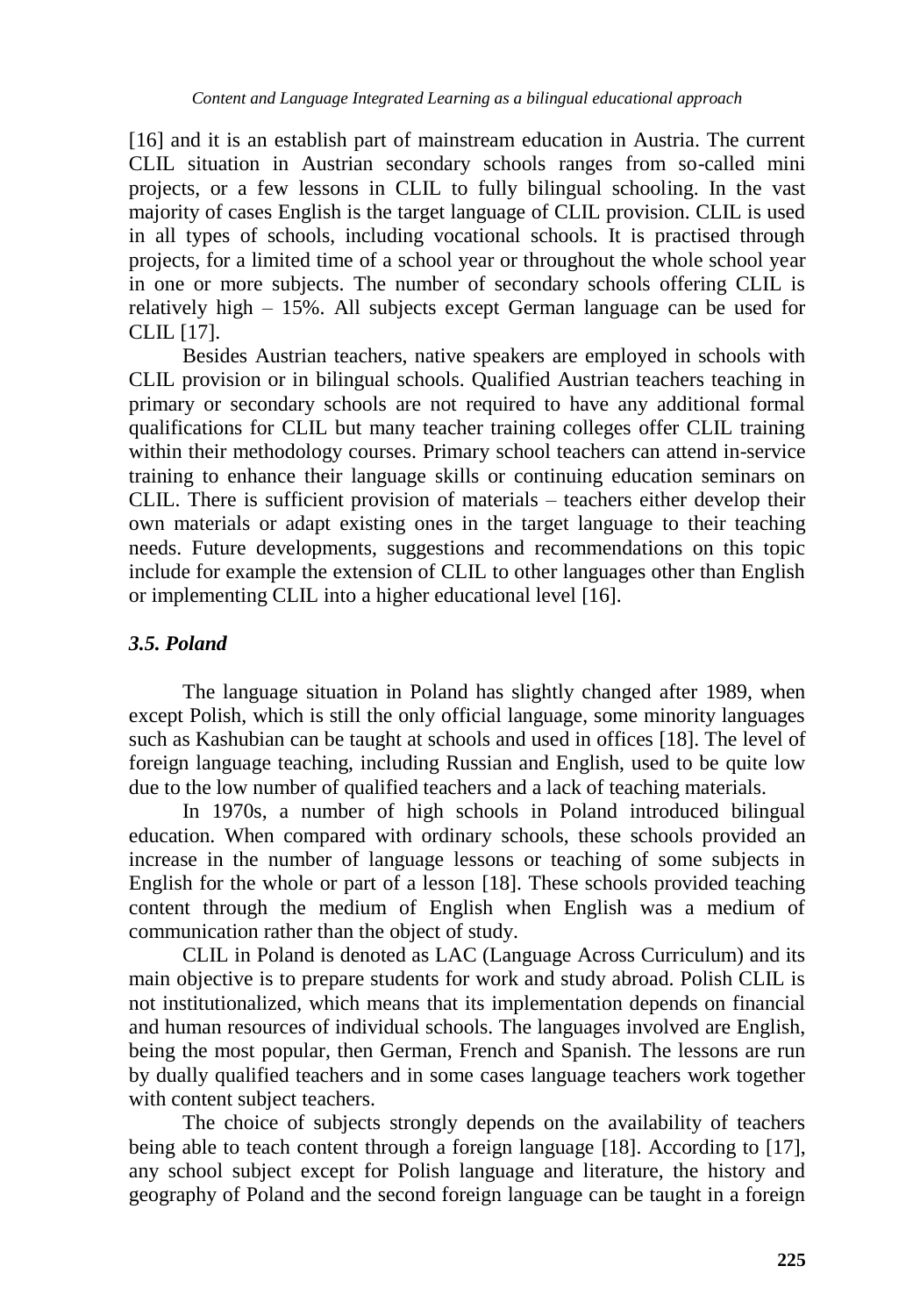language. The most popular subjects delivered through CLIL in Poland are Mathematics, Physics, Chemistry, History and Geography.

The number of dual-qualified teachers in Poland is increasing, which represents a potential for CLIL as the interest in CLIL in Poland is enormous. Teaching through the medium of a foreign language takes place at primary, secondary as well as tertiary level, although not being denoted as CLIL at this level of schooling. There are no special teaching training institutions preparing CLIL teachers [18]. There is also no special CLIL methodology, the methodology of the content subject is used and teachers use original targetlanguage course books or they search for materials and design them themselves. The research on CLIL in Poland is still in its infancy, no special research on the effects and outcomes of CLIL is carried out.

#### *3.6. The Czech Republic*

In the Czech Republic, bilingual education is realized either within the project of Ministry of Education, Youth and Sports of the Czech Republic as specified in the National Plan for Target Language Teaching approved in 2005 on the one hand or fully or partially also in other schools where the bilingual education of Ministry of Education is tolerated, on the other. Schools are allowed to provide instruction through a target language in several selected subjects.

From 1990 to 1995, bilingual education was realized in form of a fiveyear study at four schools (two in Bohemia and two in Moravia), namely in the French language. Since 1996, bilingual education has been organized in form of a six-year study [19]. Although these schools are called bilingual in the Czech Republic, in European educational context, this approach is called CLIL. The aim is to reach some level of bilingualism with learners, or in other words, to shift from a certain level of foreign language knowledge to a higher, intermediate level of foreign language knowledge. Nowadays, bilingual education in the Czech Republic is realized at 18 bilingual secondary grammar schools with English, German, French, Italian and Spanish being the instructional languages. The students can take the maturity exam partly in a selected foreign language.

The bilingual education is not purely a language preparation but a type of education aimed at academic or natural sciences subjects, in which several subjects are taught in other than a mother tongue. In the first two years of study, a foreign language is taught intensively. Since the third year of study, several selected subjects are taught in the foreign language. Syllabus and curriculum are designed and elaborated in co-operation with foreign partners and experts from foreign and Czech universities. Foreign and Czech textbooks and teaching materials are used. Concurrent optional seminars for students and an intensive program in the Czech language prepared for the subject in the sixth year enable students to perfectly master Czech terminology of the subjects and so to balance irregularities between the foreign and mother tongue specific terminology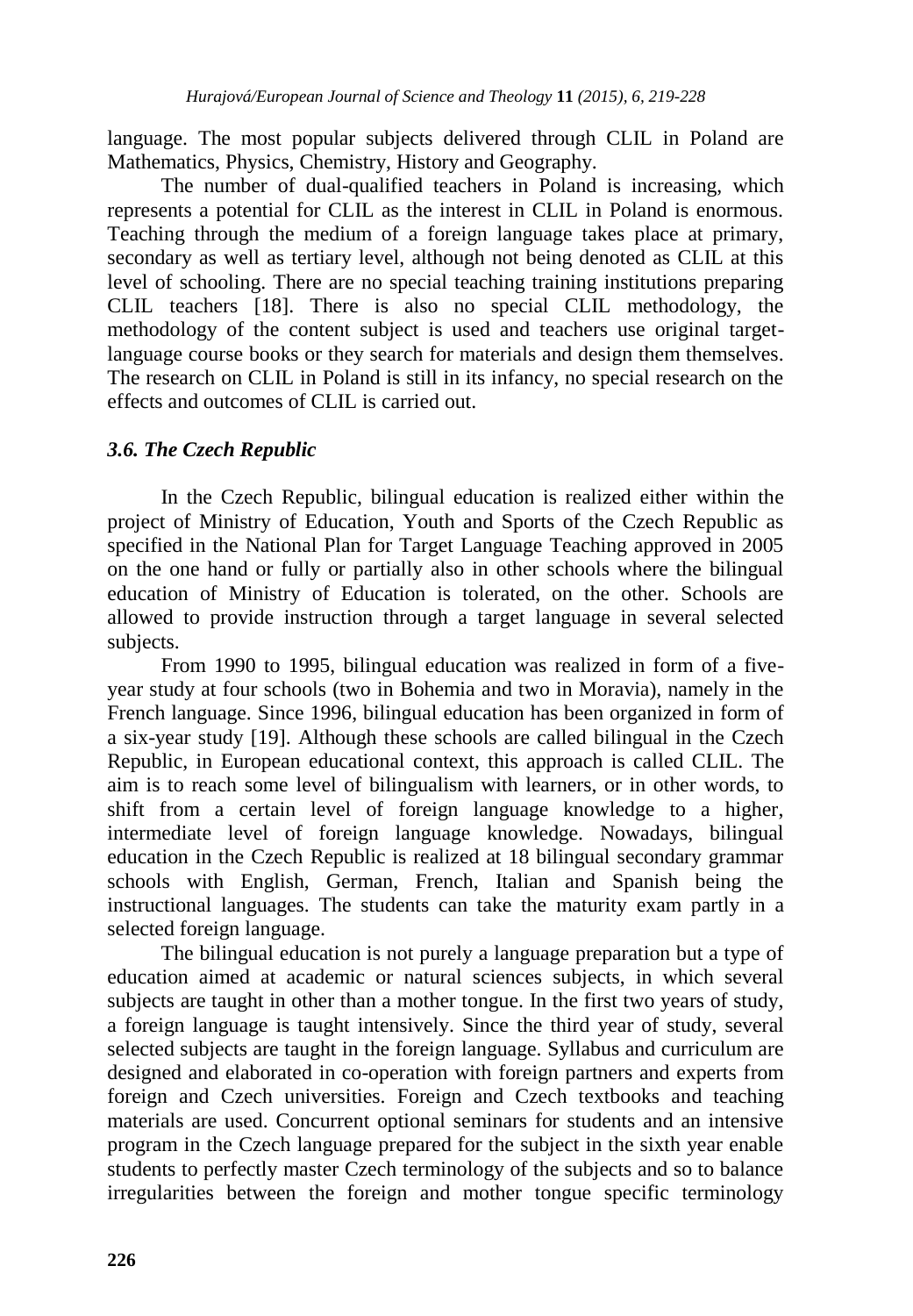development. The target (foreign) language represents almost 100% of the total language of instruction in the several compulsory subjects. Formal language classes in the target (foreign) language, aimed at the development of general communicative competence, continue until the end of the school attendance, with three 45-minute lessons a week on average.

The education and training is provided by Czech and foreign teachers who are fully qualified for teaching of the subjects. According to [20], Czech CLIL involves several types of teachers starting with Czech teachers who are fully qualified to teach in the content areas and having sufficient knowledge of the target language; then Czech teachers fully qualified in both the content subject and the foreign language (as previously mentioned, there is a lack of such teachers, mainly in natural sciences subjects); and ending with foreign or exchange teachers supported by foreign ministries of education or European educational programmes. Czech teachers often attend language and methodological seminars abroad, often prepared by a foreign partner institution.

In February 2000, a systematic course for training in CLIL in an optional seminar was launched at Faculty of Education of Charles University in Prague [19]. This special optional seminar is intended for students of master's study and it has been run by the Department of Mathematics and the Department of English Language and Literature. The aim of the course is to provide students involved in teacher education with an overview of both theoretical and practical aspects of CLIL, namely in teaching Mathematics in English [20].

Novotná and Hofmannová in [20] point out that each school is given a certain degree of freedom in the way in which CLIL is implemented, i.e. selection of content subjects, number of lessons a week, choice of textbooks and teaching materials and methodology.

# **4. Conclusions**

Content and Language Integrated Learning (CLIL) can be defined as an educational approach that involves learning and teaching curricular subjects through the medium of a foreign language, typically to students learning at primary, secondary or even tertiary level in some form of mainstream education. It aims for students to reach proficiency in both the subject and language. The idea of a Content and Language Integrated Learning programme being born about 20 years ago across Europe to meet the expectations and needs to communicate in foreign languages effectively has over the years attracted attention from educational bodies at all levels of education. This multiple-skills approach offers students an opportunity to acquire a second language by learning non-linguistic subjects through a foreign language. In other words, it gives the opportunity to non-native English speakers to acquire English through a natural approach [1]. Theories explaining first and second language acquisition are described in [21].